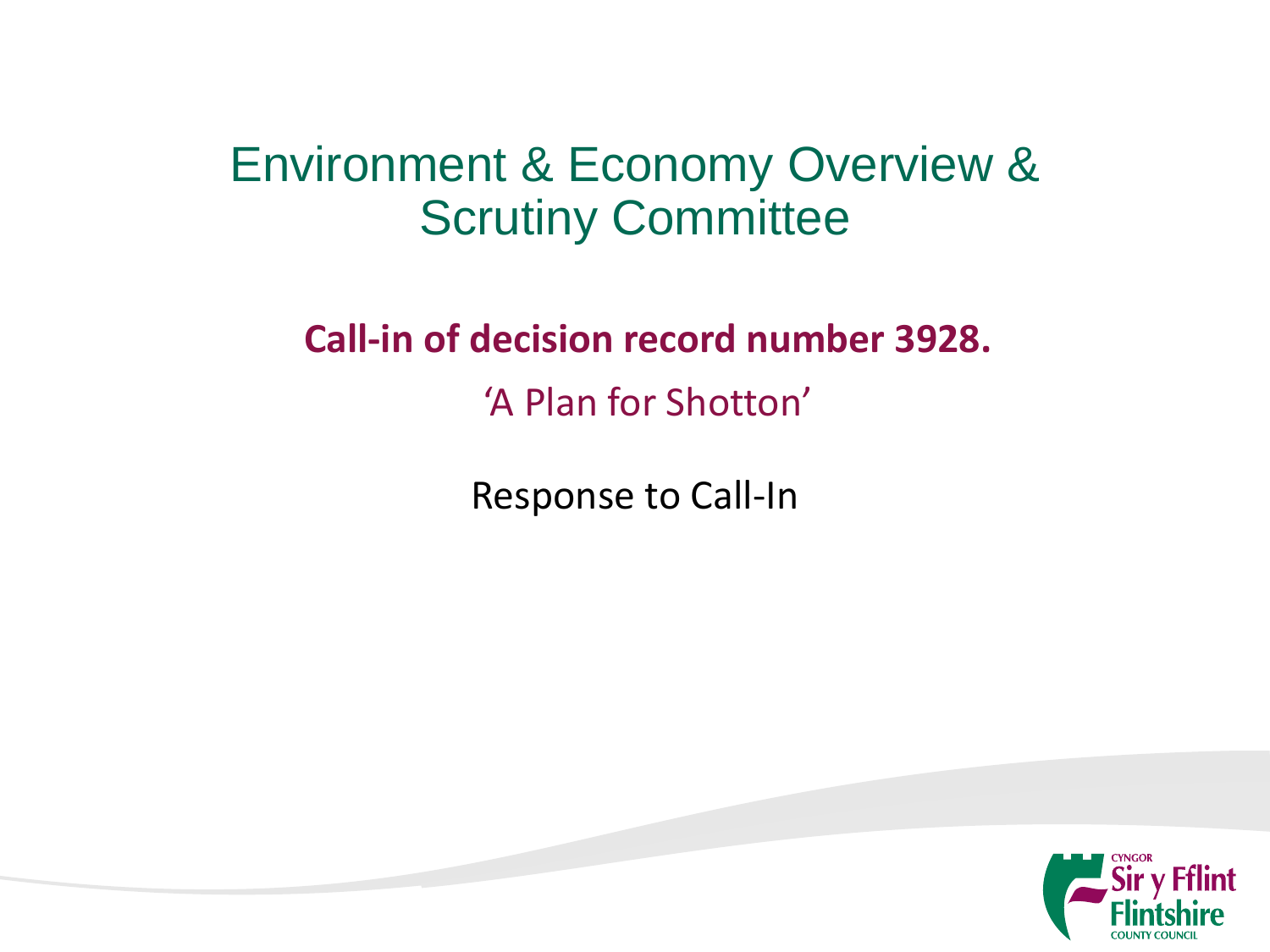## Reasons provided for call-in:

- 1. Investment of Local Authority resources of personnel, time and finances is not sustainable, fair or equitable treatment of other towns and communities across Flintshire
- 2. No evidence of criteria used to assess towns and communities in order to establish a hierarchy of need.
- 3. The basis of the plan appears to be based upon complaints relating to ASB (anti social behaviour) and environmental issues within the Shotton area, whilst other towns have the same issues.

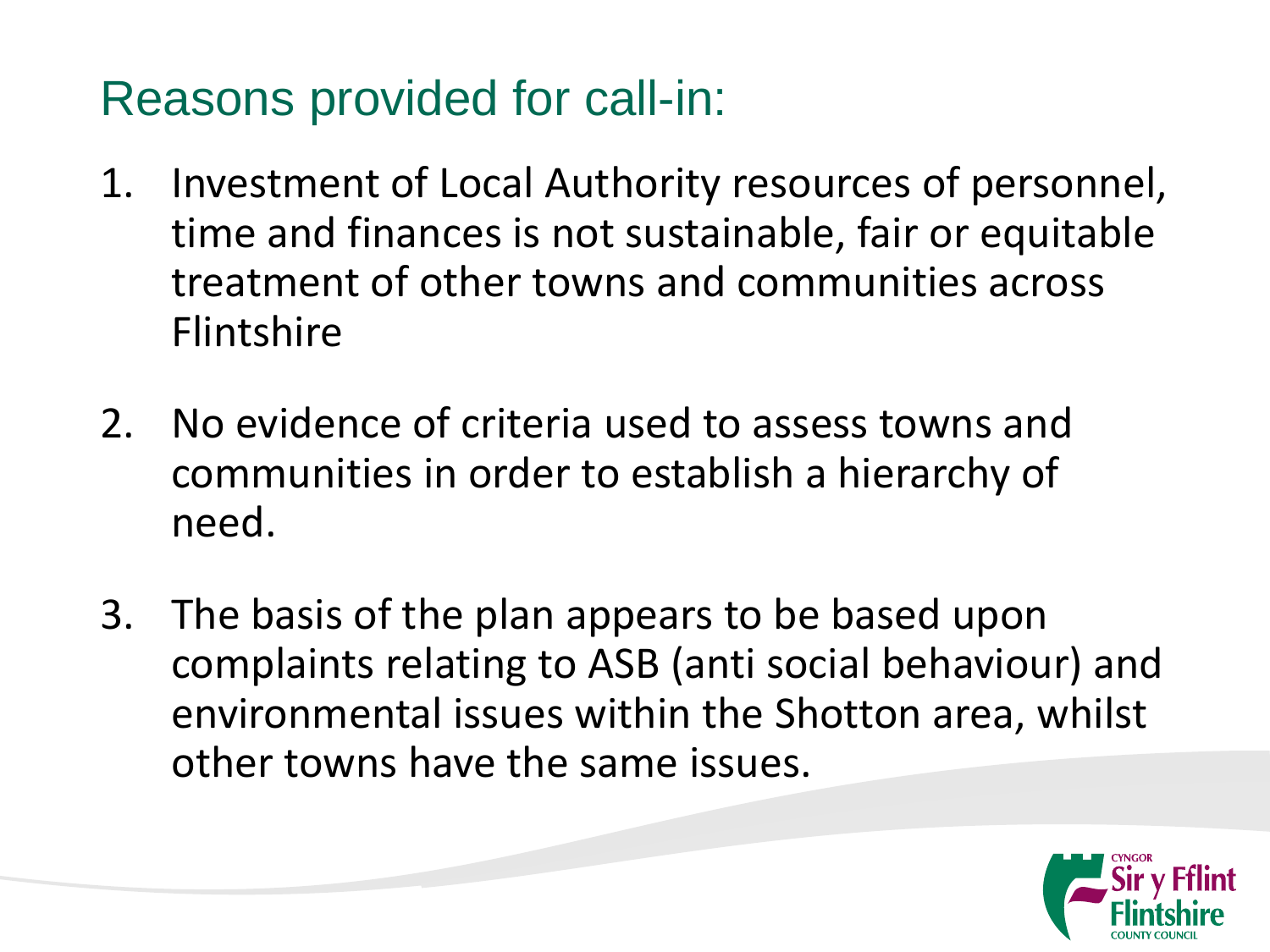# **Background and Basis for a Plan for Shotton**

- Increasing complaints about antisocial behaviour and environmental issues, especially in the alleyways
- Commenced as a Streetscene project for environmental improvement – side waste, fly tipping, ASB, crime, disorder
- Welsh Index of Multiple Deprivation demonstrates the need
- Independent projects underway (e.g. transport, NRW, covid recovery work, Care & Repair)
- Needed a more coordinated and collaborative approach
- Multi-agency approach Steering Group set up
- Cabinet approval in February 2021 to develop the plan
- Hasn't attracted additional funding and does not release resources for other work

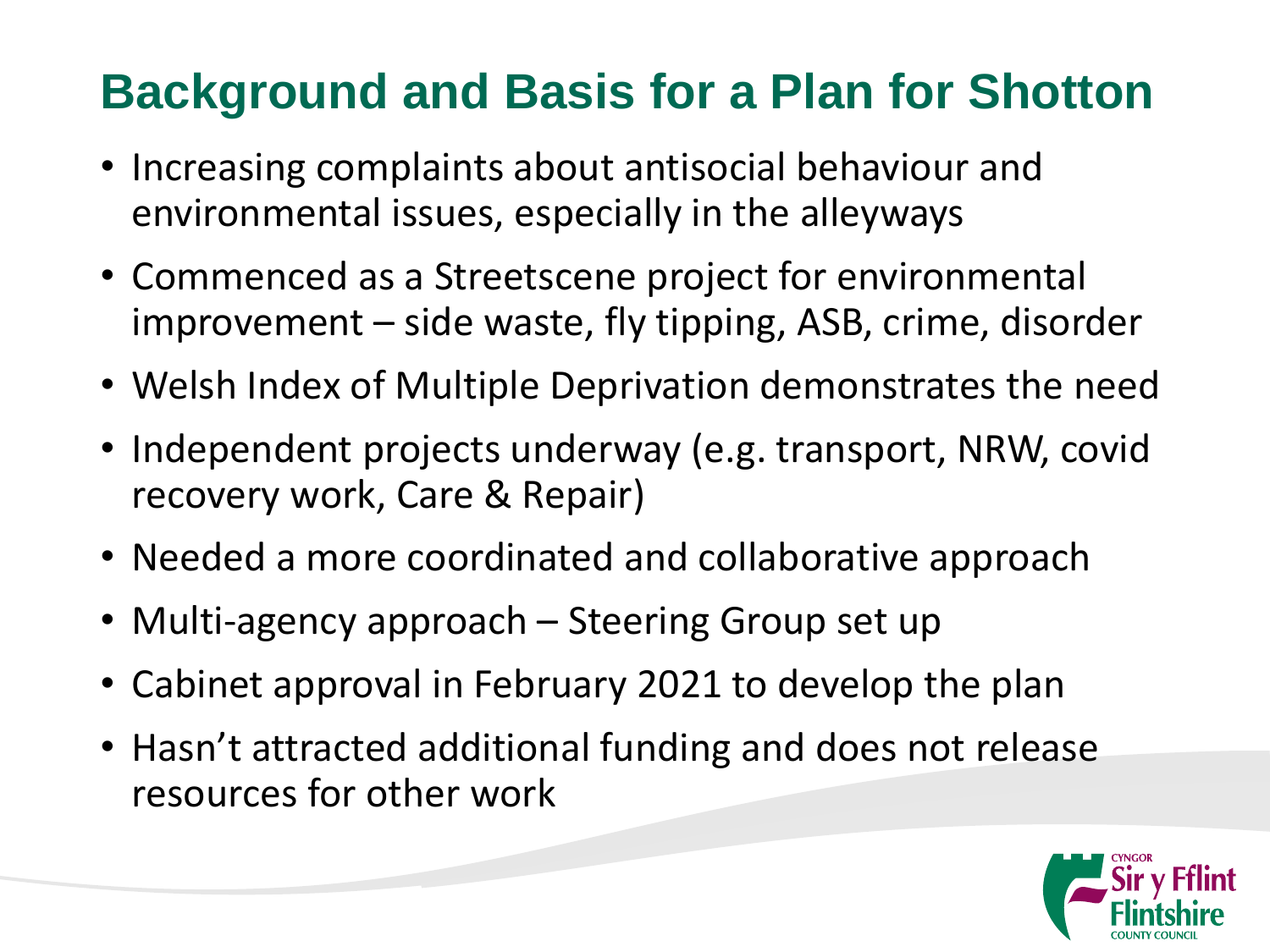#### **Welsh Index of Multiple Deprivation:**





<https://gov.wales/welsh-index-multiple-deprivation-full-index-update-ranks-2019>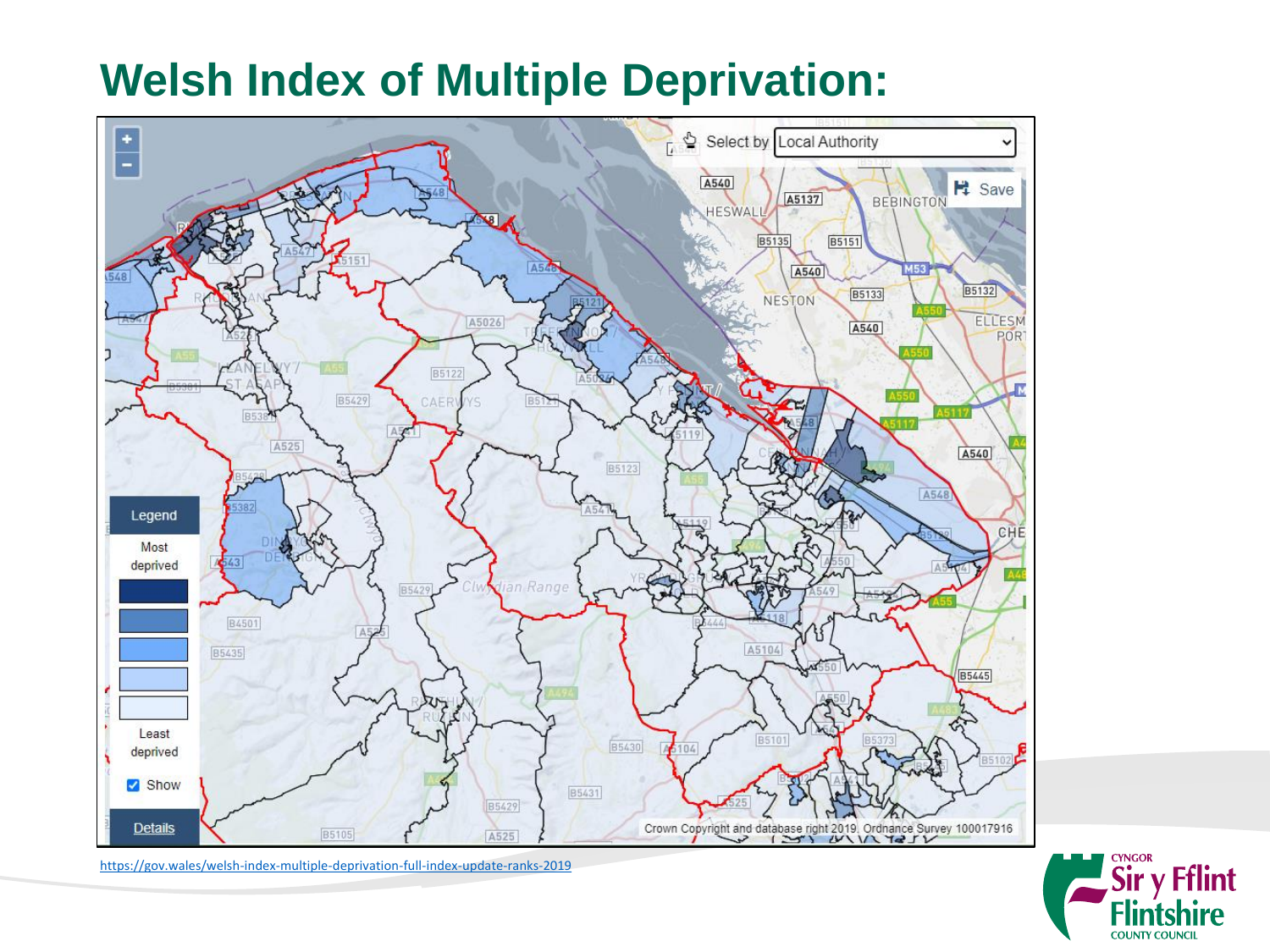#### **Average Income Levels by Town (North Wales):**



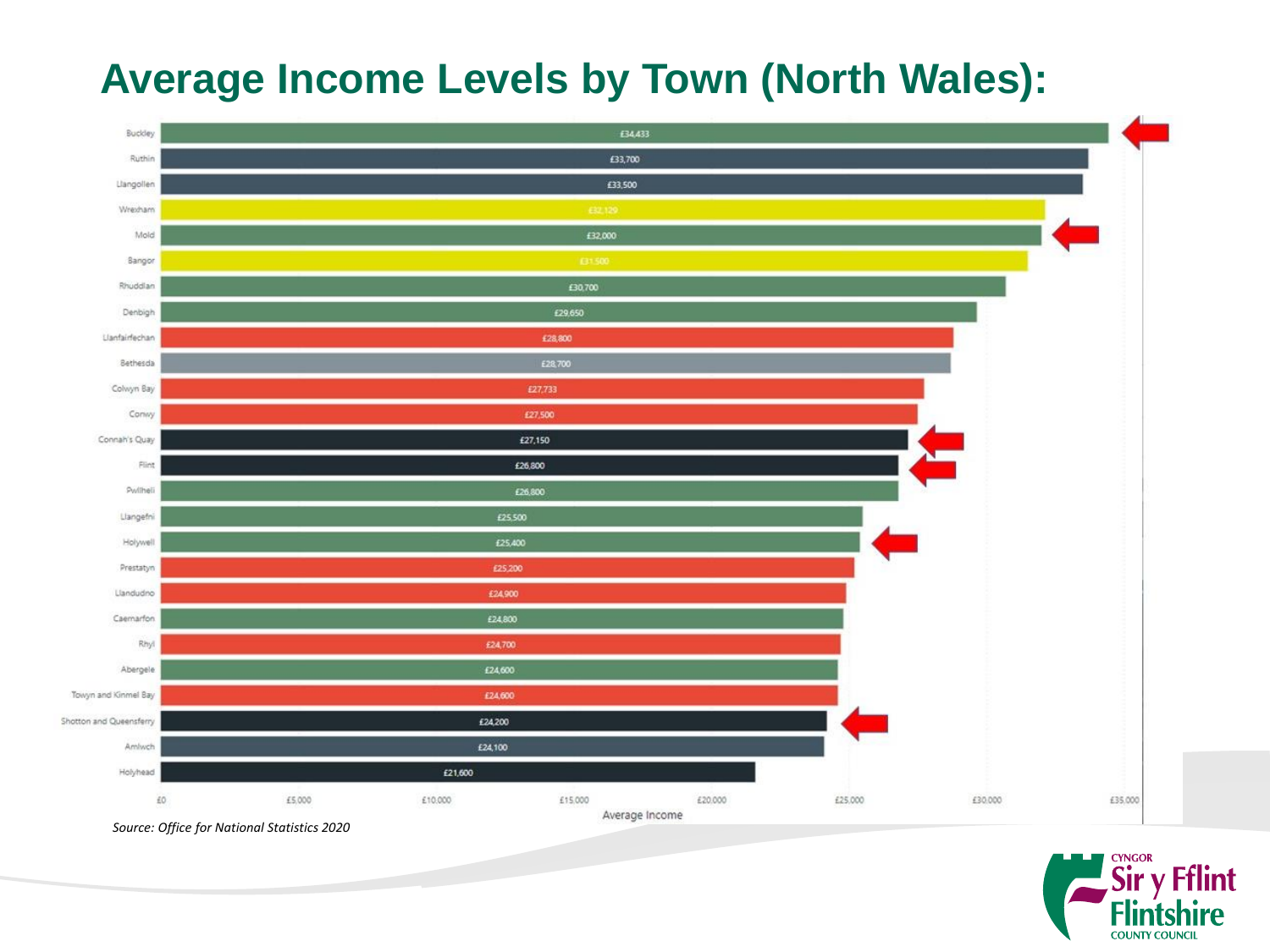# **Aims of the Plan for Shotton:**

- Improve community resilience
- Pooling and sharing resources and collaboration
- Opportunity to enhance and integrate with other projects and add value to ongoing work
- Improve the coordination of projects
- Address the local issues presented and ensure that Shotton is an attractive, safe, clean and vibrant town

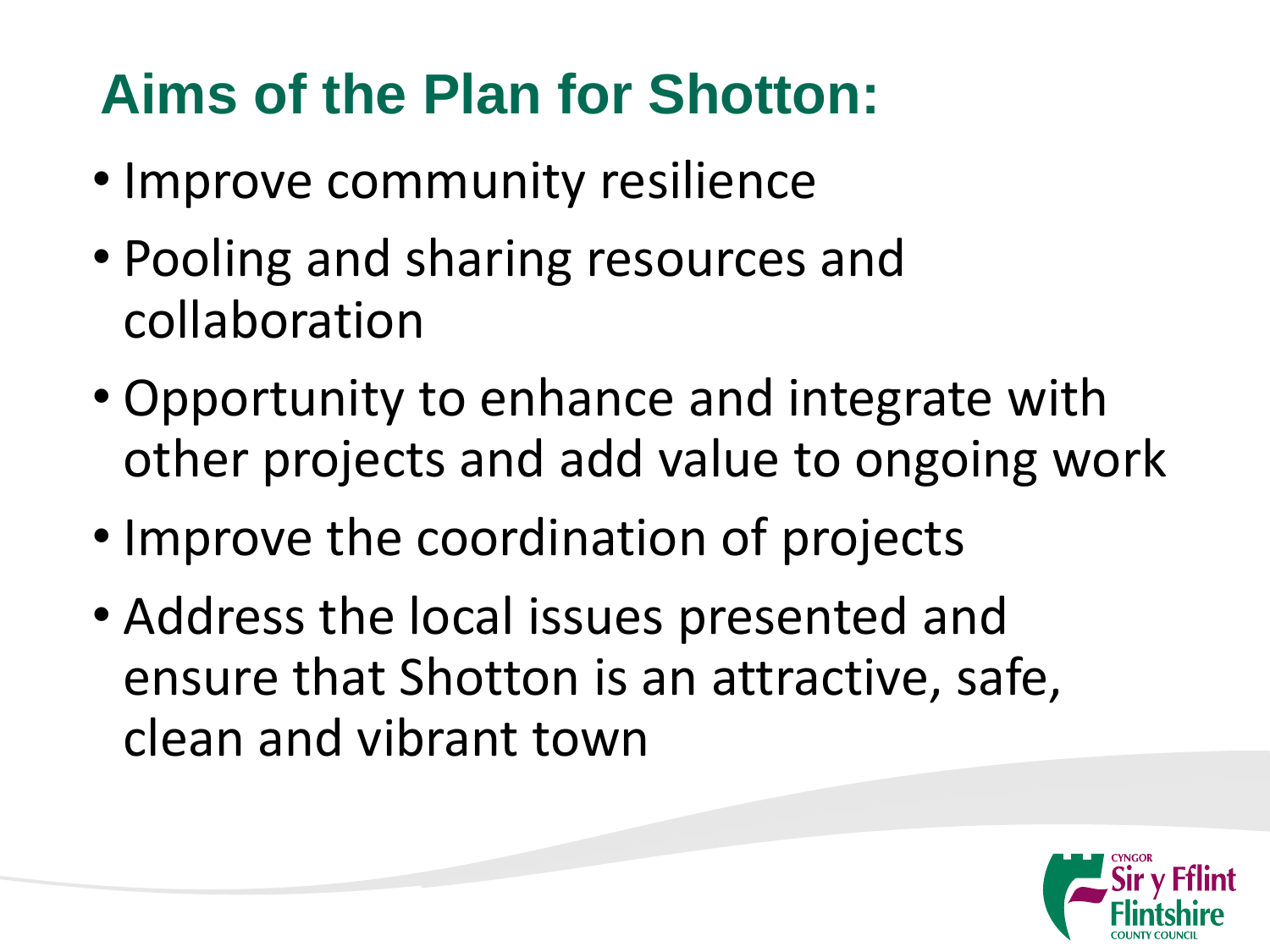## **Impact of Suspending / Ceasing Work on the Plan**

- •Detrimental effect:
	- Risk to Council's reputation
	- Risk of failure of work being undertaken
	- Projects would continue independently
	- Lack of coordination
	- Loss of momentum
	- Loss of community buy-in
	- Impact on partners who have sought our support
	- No engagement or communication